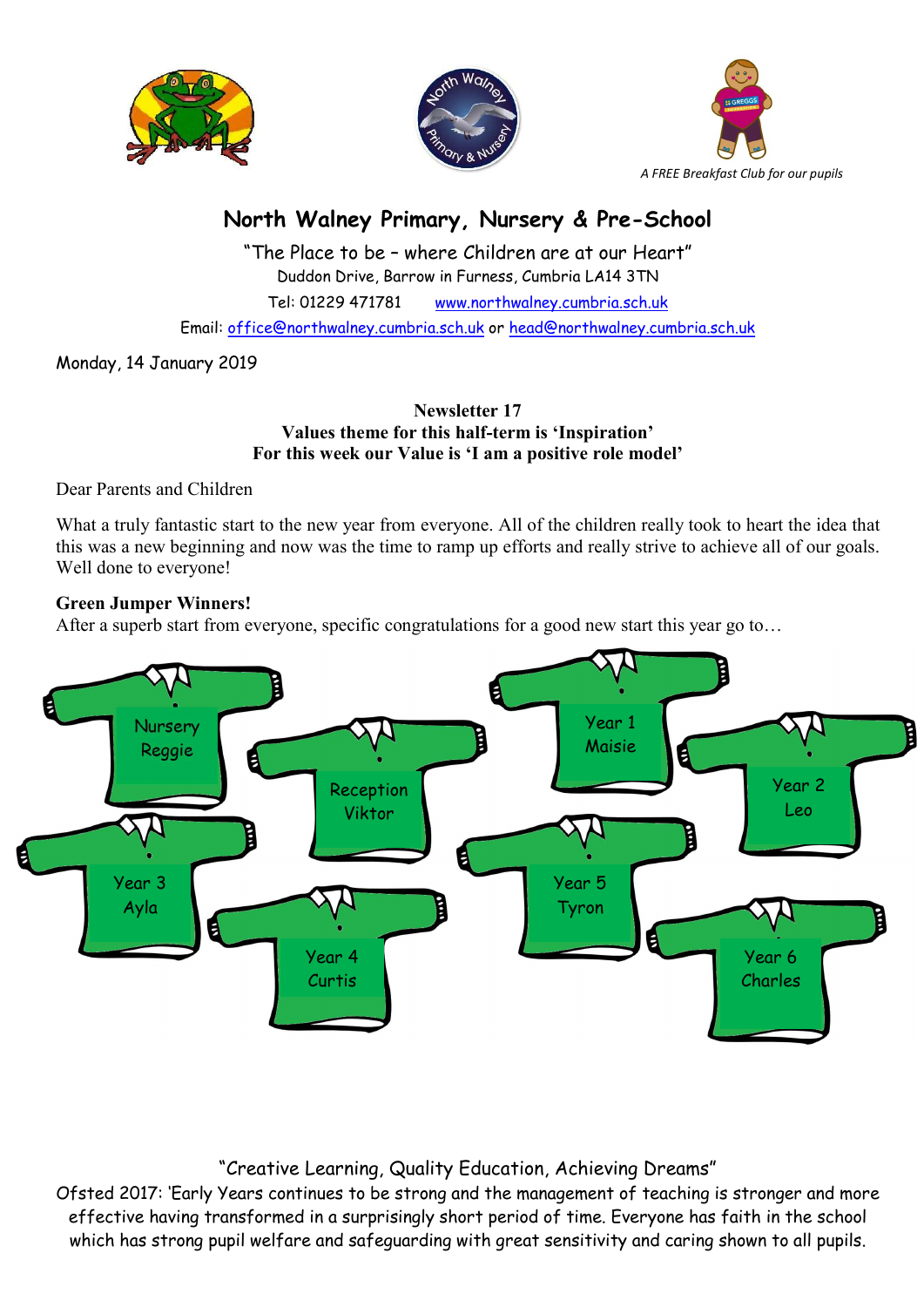

#### Places at Wagtails are still available

At the beginning of a new year, it is sometimes easy to forget about finding 2 year old childcare for your child – so don't forget that Wagtails at North Walney provides excellent care as noted in our last Ofsted report. Fliers will be ocming out soon and we hope that you will be happy to share them with friends, colleagues and family and keep promoting our amazing provision here at North Walney. The more the merrier!

## Also don't forget – TOMORROW is the closing date…

Applications for Reception classes starting in September 2019 close tomorrow  $(15<sup>th</sup> January 2019)$ , so please make sure you have completed it online or sent your paper copy in! If you are still undecided or know someone who hasn't yet made up their mind, do suggest a visit to North Walney where we can show them round at any time of the day! It would be great to continue to increase our school numbers as we move positively and determinedly forward.





## And this week's winner is….

This week's lottery winner is Jen Dickinson with the number 26. The lottery bonus ball continues to go from strength to strength as more and more parents and staff join in – so why don't you choose a number and join in the fun?

## Clubs

Multi-sports starts on Tuesday  $15<sup>th</sup>$  January, last few places available. Video Games Club starts on Wednesday and the club is now full, a text message was sent to parents of those who had managed to get a place – so no text means no place I am afraid.

Please remember that clubs are only for a term and then we send a new letter out so that other children have the chance of attending if at all possible – we do not roll numbers over from term to term.





#### Well done Flumpet Sellers!

Overall the school raised £203.50 for St Mary's Hospice by selling Flumpets before Christmas and the organisers were so impressed they are planning on putting us in their news article in the local press! Well done everyone – and thank you so much for supporting such a wonderful and worthwhile local cause.

## Coniston to Barrow Walk

It is nearly upon us once again and this year we are hoping to have more walkers than last year – so dust off your walking shoes and trainers and have a think about joining us for the Coniston to Barrow 2019 walk! If anyone wants to do the walk they need to go on the Keswick to Barrow website and follow the instructions to register. (If they have registered in the past this doesn't need to be done again). They will then be given a member ID which needs to be given to Miss Mountford so that she can put you in one of the North Walney teams. Last year's £1300 is going to be spent on the outdoors so that the children can have a better experience of using the pond area and the general outdoor area. Thank you once again to all of our walkers of 2018!

Registration is £10 if done before February, when it then becomes £20 so get in early please! If anyone is interested in doing the Keswick to Barrow then please let Miss Mountford know and we can see if there are enough for a team…